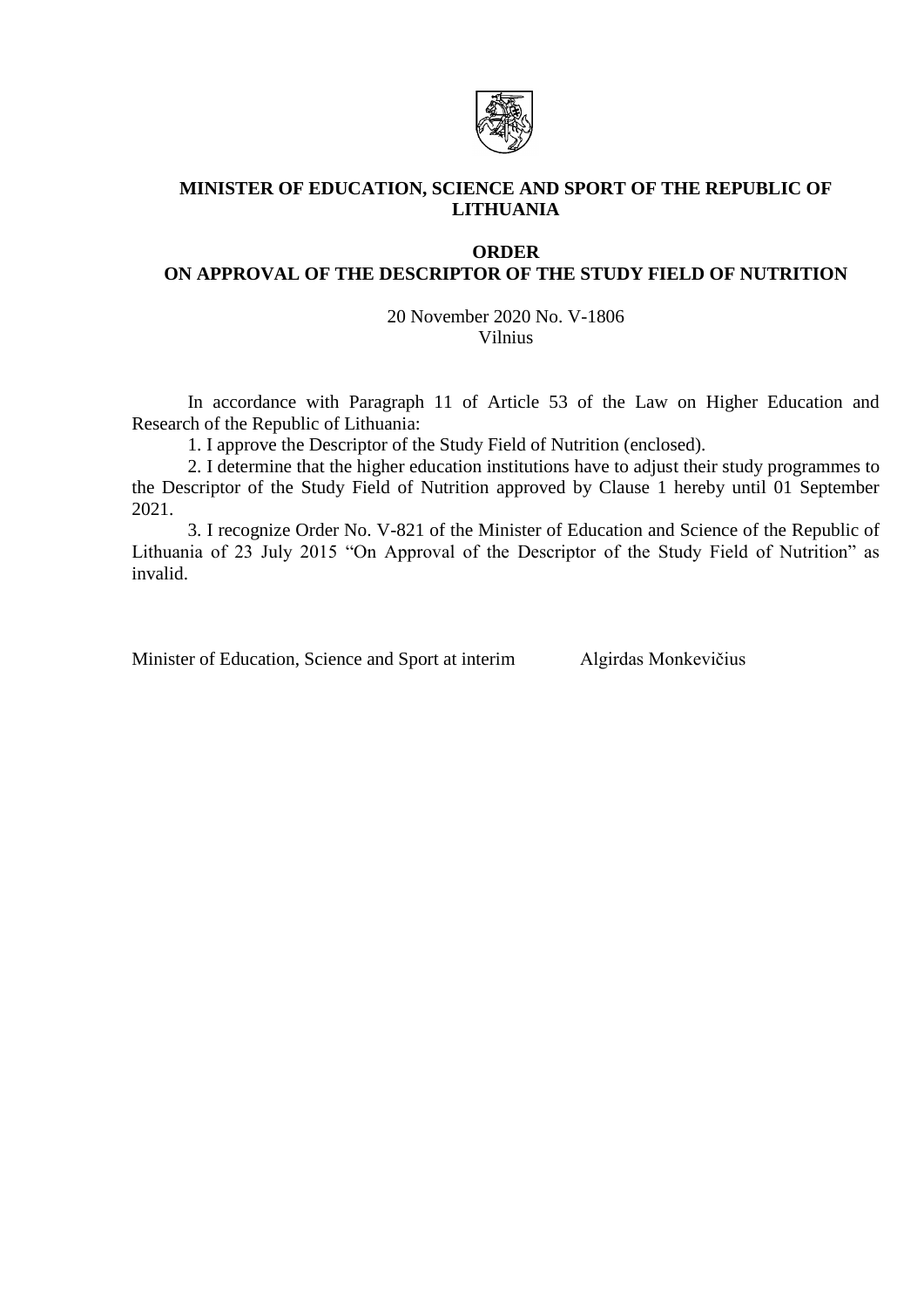### APPROVED

by the Order No. V-1806 of the Minister of Education, Science and Sport of the Republic of Lithuania of 20 November 2020

#### **DESCRIPTOR OF THE STUDY FIELD OF NUTRITION**

#### **CHAPTER I GENERAL PROVISIONS**

1. The Descriptor of the Study Field of Nutrition (hereinafter – Descriptor) regulates the special requirements for the study programmes in the study field of nutrition (G07) that belongs to the group of study fields of health sciences (G). The Descriptor regulates the study field of nutrition in the scope not covered by the General Requirements for the Studies approved by Order No. V-1168 of the Minister of Education and Science of the Republic of Lithuania of 30 December 2016 "On approval of the General Requirements for the Studies".

2. The Descriptor has been prepared in consideration of the Lithuanian Medical Standard MN 32:2015 "Dietitian. Rights, Duties, Competence and Responsibility" approved by Order No. V-825 of the Minister of Health of the Republic of Lithuania of 02 July 2015 "On Approval of the Lithuanian Medical Standard MN 32:2015 "Dietitian. Rights, Duties, Competence and Responsibility", the recommendations of the European Federation of the Associations of Dietitians (EFAD): Academic Standards of the European Federation of the Associations of Dietitians (EFAD) (2018), the International Code of Ethics and Code of Good Practice, and the supplementary documents: the Supplementary Document to the Current EFAD Code of Ethics, the Recommendations of PPC on how to further Improve the Current EFAD Code of Ethics, the European Practice Placement Standards for Dietetics, and the European Pedagogic Standards for Practice Placement.

3. The Descriptor's requirements shall be applied for college studies conducted as full-time or part-time studies.

4. Upon completion of the studies in the field of nutrition, the professional bachelor's degree in health sciences and the dietitian's qualification that are in conformity with the sixth level of the Lithuanian Qualifications Framework and the European Qualifications Framework for lifelong learning, and the first cycle of the Framework for Qualifications of the European Higher Education Area attested by the diploma of professional bachelor's degree and diploma supplement are awarded.

5. The studies in the field of nutrition cannot be provided as studies within the study programmes classified under two study fields and within interdisciplinary study programmes and they cannot be selected as minor studies.

6. There are no special requirements established in the Descriptor for the persons, who would like to be admitted to the study programmes in the field of nutrition.

7. The purpose of the study field in nutrition is to prepare dietitians of higher college education, who would be able to manage the nutrition care process, when needed, to promote the lifestyle that has positive impact on health, to teach the society appropriate nutritional principles, to administer safe and qualitative catering of the societal groups, and to carry out research in the nutritional science.

#### **CHAPTER II CONCEPT AND SCOPE OF THE STUDY FIELD**

8. The nutritional science is a field of science and technologies that is analysing the processes, when the organism is digesting and using food and liquids for its functioning, growth and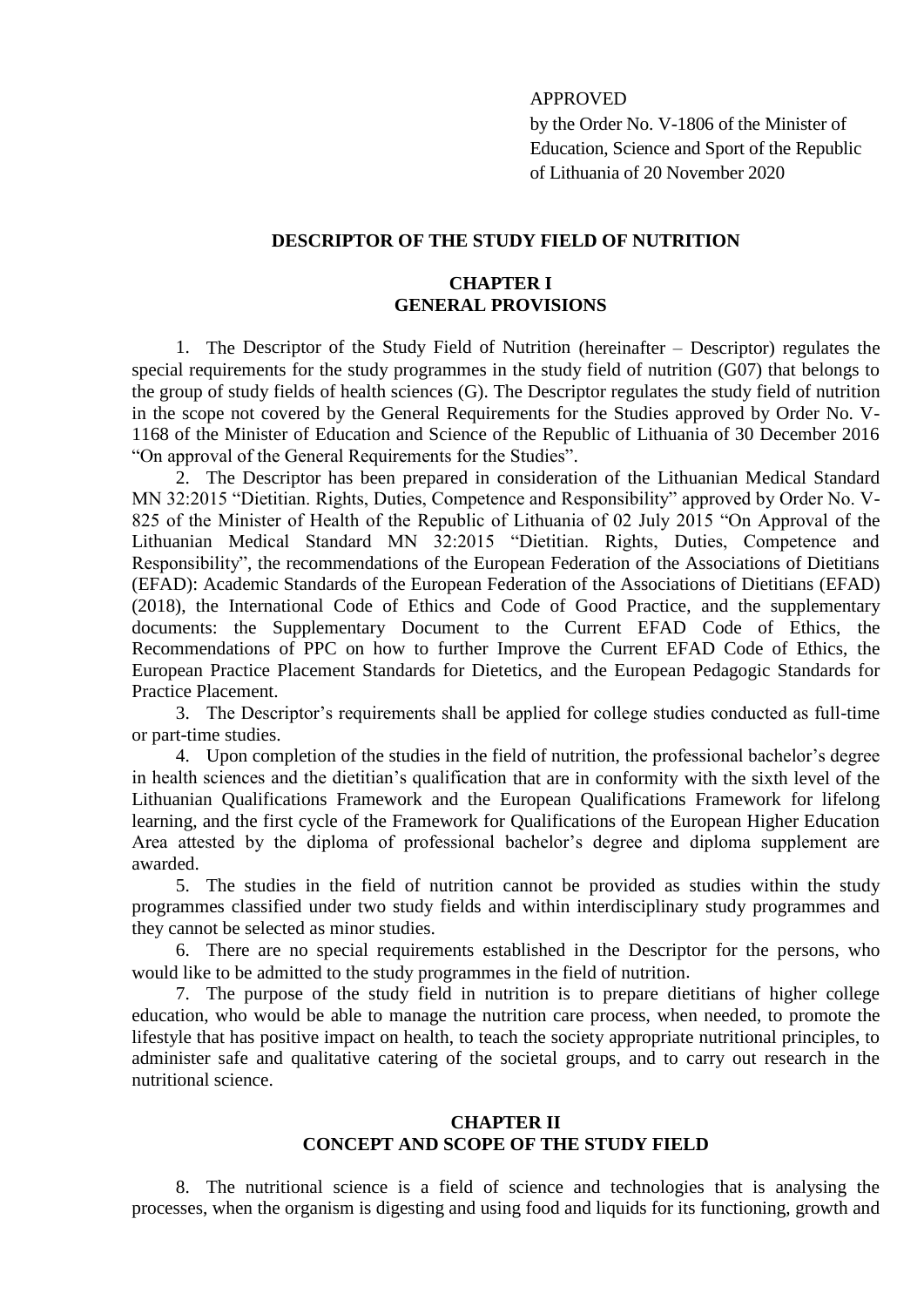development. This field is related to the amount of carbohydrates, proteins, fats, minerals and vitamins in food products, their energy values, and the recommended amount of nutrients according to the person's age, physical activity, gender and health condition.

9. The content of the study programmes in the field of nutrition has to be based on the requirements specified in the documents listed in Clause 2 of the Descriptor. The following elements of the content have to be reflected in the study programmes in the field of nutrition:

9.1. human body's structure and functions; age-related peculiarities, physiological and pathological changes;

9.2. composition of food products, food preparation methods and main technologies; changes in nutrients in the course of preparation process;

9.3. assessment of nutrition of persons and/or societal groups and management of nutritional care process;

9.4. health strengthening through promotion of appropriate nutrition and lifestyle habits;

9.5.management of food provision services to persons, societal groups and organisations; requirements for Hazard Analysis and Critical Control Points (HACCP) system in the chain of food preparation;

9.6. the latest evidence-based professional information, health care, proper nutrition policy and legal acts governing its implementation;

9.7. communication psychology and conflict management.

10. Main goals of activities of the specialists in this field:

10.1. to supervise eating/feeding of persons and groups of persons, and to make sure that together with the food, the persons would receive a necessary amount of nutrients. The energy value of the food portion has to be sufficient with regard to the age, gender, lifestyle and health condition;

10.2. to adjust the persons' nutrition and to prepare individual menus in accordance with the identified nutrition problems and present health disorders;

10.3. to supply the persons, society or organisations with safe and qualitative food – to carry out catering on the basis of good manufacturing practice and requirements for Hazard Analysis and Critical Control Points (HACCP) system in the chain of food preparation;

10.4. to consult on the issues nutrition and lifestyle favourable to health, to encourage persons and their groups to choose food favourable to health or to change the lifestyle in order to improve or preserve health and to reduce the risk of diseases related to nutrition;

10.5. to communicate and cooperate professionally with health care specialists and specialists from other fields.

11. The knowledge and skills obtained in the study programmes in the field of nutrition may be applied:

11.1. in personal and public health care institutions that provide health care services to persons of various age groups;

11.2. in health care institutions of national defence and interior affairs systems;

11.3. in social care, custody and educational institutions;

11.4. in physical education and sport centres, rehabilitation and sanatorium institutions;

11.5. in public and private catering institutions;

11.6. in industry (especially food and pharmacy), for the purpose of society's education – in press.

12. The study programmes in the field of nutrition have to reflect the latest information, technologies and innovative ideas.

### **CHAPTER III GENERAL AND SPECIAL LEARNING OUTCOMES**

13. The learning outcomes in the field of nutrition manifest the skills and knowledge that the student should obtain in the course of studies.

14. The persons, who complete the study programmes in the field of nutrition, should have achieved the following learning outcomes: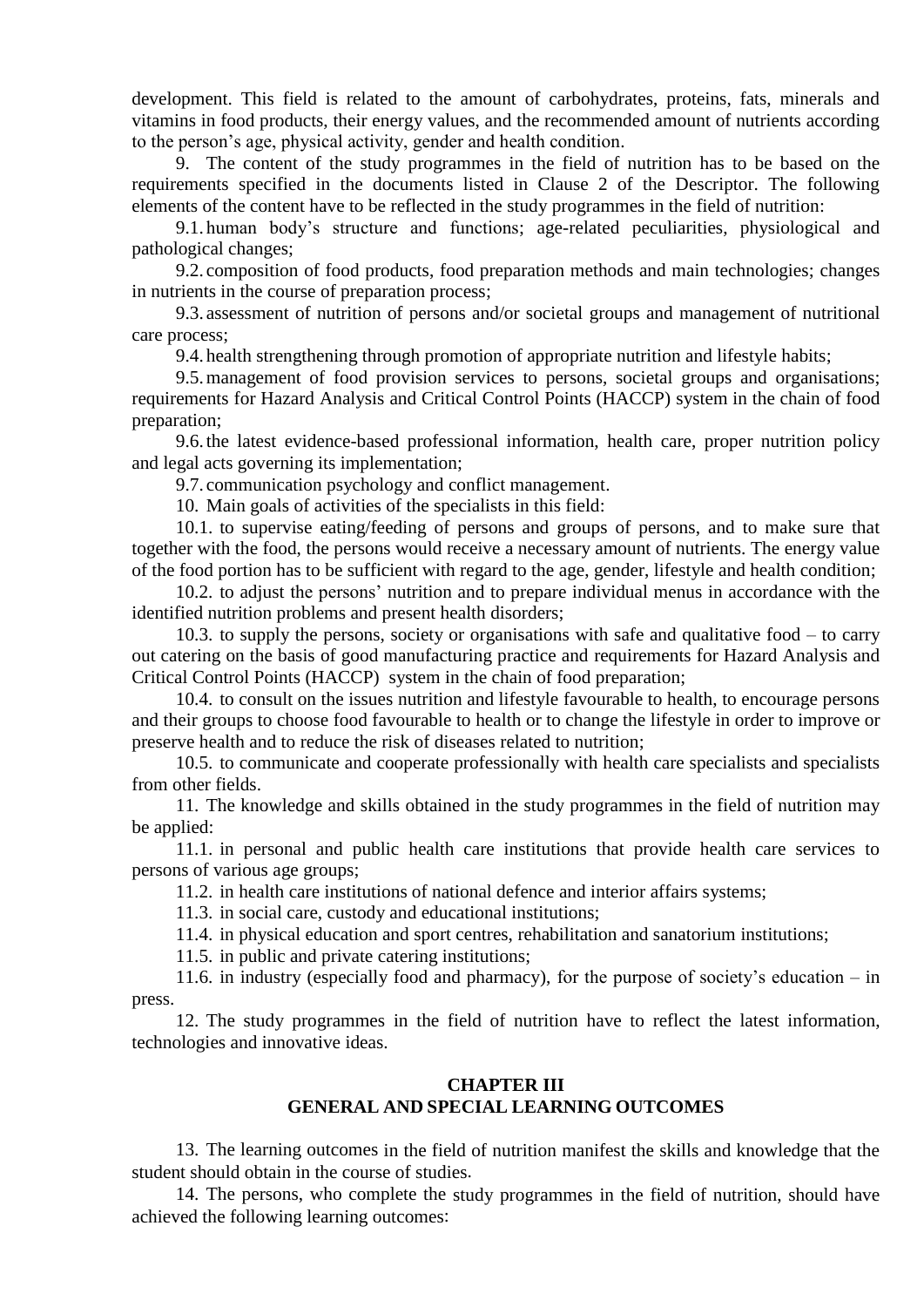14.1. knowledge and its application. The person:

14.1.1. is able to relate nutrition with the knowledge in human anatomy, physiology, pathology, clinical medicine, genetics, immunology, biochemistry, pharmacology, and microbiology, and is able to apply it in professional practice;

14.1.2. recognises risk factors, symptoms, spreading modes and possible complications of the most common diseases; relates pathological processes in human organism to nutrition;

14.1.3. relates the Lithuanian preventive programmes to education of lifestyle favourable to health, by stressing the complex link among person, environment and food;

14.1.4. knows the management tendencies food supply to society, food management requirements and recommendations of suitable nutrition of persons of various age groups;

14.1.5. knows the policy of appropriate nutrition and prevention of chronic diseases related to nutrition of the World Health Organisation, the European Union and the Republic of Lithuania, and the provisions of legal acts implementing that policy;

14.2. research skills. The person:

14.2.1. is able to collect, systemise, analyse and interpret the data, to apply the practicedirected qualitative and quantitative research methods necessary to solve the problems related to nutrition;

14.2.2. is able to use the advanced technologies and information of databases in practice, to compile purposefully and to use properly the nutrition-related confidential information;

14.2.3. is able to apply in practice the knowledge of nutritional science based on the latest evidence and selected by the method of critical assessment, while solving particular problems related to nutrition, and develops the professional activities by introducing novelties of the nutritional science;

14.2.4. is able to discuss the advantages and disadvantages of the nutritional recommendations and algorithms, solves concrete problems related to nutrition, and submits suggestions to the colleagues;

14.2.5. is able to develop and implement the strategies, theories and models of appropriate nutrition, to analyse nutrition and activities;

14.3. social abilities. The person:

14.3.1. is able to apply the person-oriented practice, to communicate and cooperate efficiently with the health care specialists and specialists from other fields, patients (clients) and societal groups in the areas of scientific achievements, latest food preparation technologies, and nutrition, to consult on the issues related to nutrition and lifestyle, to determine and manage ethical dilemmas related to the professional activities;

14.3.2. is able to work independently and/or in the interdisciplinary team, to assume personal and social responsibility for actions and decisions, to act in compliance with professional ethics and public spirit;

14.3.3. is able to take individual peculiarities of the persons, their expectations and influence on nutritional and lifestyle habits;

14.3.4. is able to evaluate the limits of professional activity and responsibility, and provides information according to the competence;

14.4. personal abilities. The person:

14.4.1. is able to assess critically own professional practice, knowledge and skills, to understand the importance of lifelong learning, and to choose learning strategies and methods with regard to continuous progress of nutritional science and practice;

14.4.2. is able to reflect, to solve the problems independently, to make decisions and to assess their impact, and to apply practical knowledge;

14.4.3. is able to strengthen the professional image, to take care about its value and significance in society, and to ensure quality of the evidence-based practice;

14.4.4. is able to express the ideas smoothly and suggestively in writing and orally, to communicate in the professional environment in Lithuanian and at least in one foreign language, to act in compliance with national and international legal acts and international code of ethics, and to acknowledge variety of persons and cultural differences;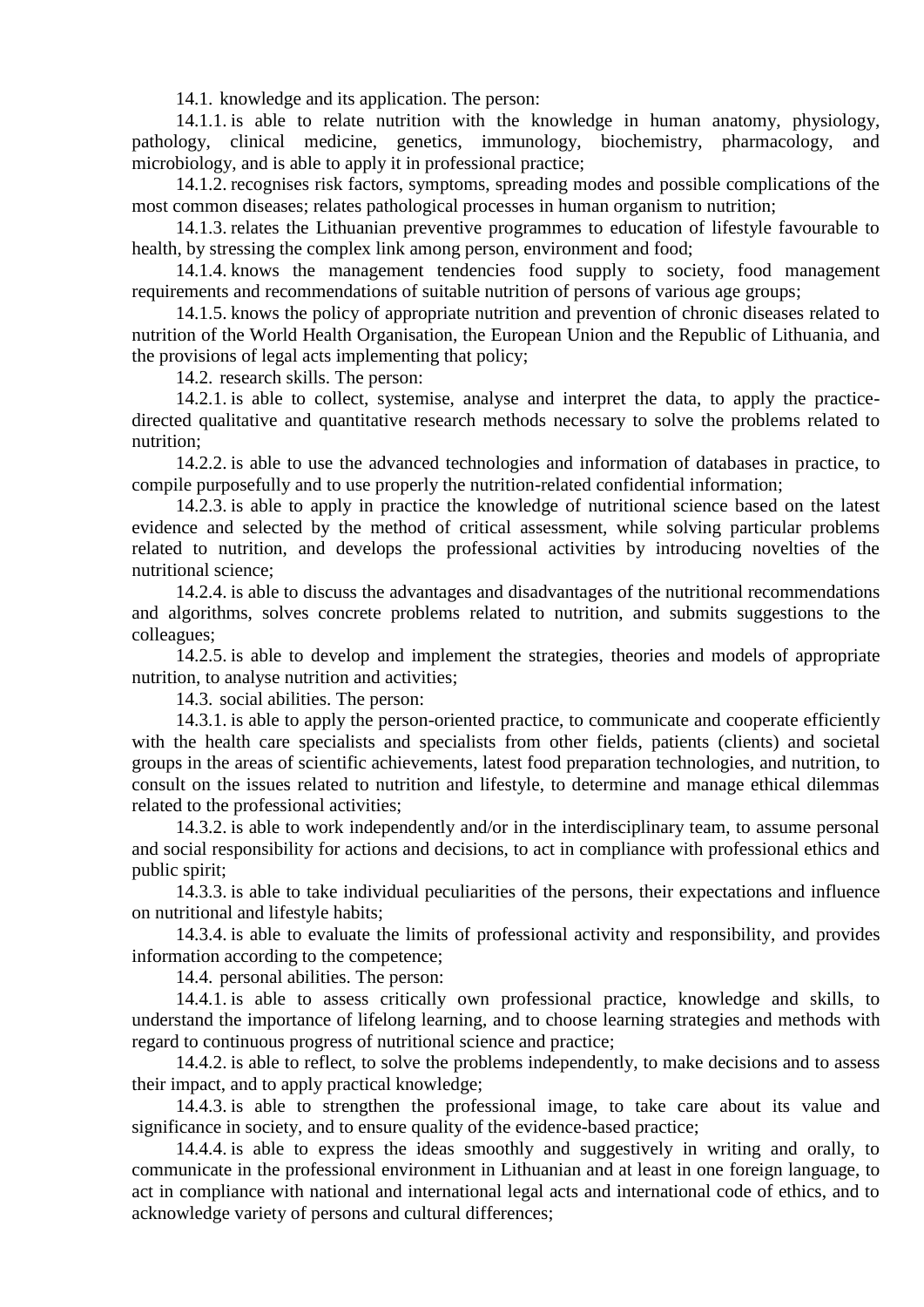14.4.5. is able to convey the information in the performance area to persons and/or societal groups;

14.4.6. is able to assume moral responsibility for impact of performance results in society, economy, welfare and environment;

14.5. special abilities. The person:

14.5.1. is able to determine the need to supervise nutrition of persons and/or group of persons and possibilities of appropriate nutrition;

14.5.2. is able to assess nutrition and condition of the persons, to determine nutritional problems of the client, patient or group, and to verify the diagnosis of nutrition disorders;

14.5.3. is able to adjust nutrition of the person according to the prescribed dietary treatment, to calculate a nutritional and energy value of the food portion, to prepare menus and technological recipe cards of meals, to supervise implementation of menus, to inspect production of dietary meals, their quality, and to apply the requirements for Hazard Analysis and Critical Control Points (HACCP) system in the chain of food preparation;

14.5.4. is able to teach and consult persons and/or societal groups about appropriate lifestyle and nutrition, to encourage to choose safe and qualitative food, to prepare health strengthening and disease preventive programmes according to the latest achievements of the evidence-based nutritional science and provisions of legal acts;

14.5.5. is able to control and implement the nutrition care process – selection of risk patients, assessment and observation of nutrition and body condition, determination of needs and objectives, to prepare the plan of nutrition care, including the dietary adjustment and adaptation and nutritional support in order to solve nutritional problems, to apply nutrition care plan in practice, to assess its effectiveness and intervene, by providing the person with a choice and taking the person's needs under difficult circumstances related to health, social state or environment.

### **CHAPTER IV TEACHING, LEARNING AND ASSESSMENT**

15. The teaching, learning and assessment activities have to be organised in such a way so that the students would be able to achieve the aimed learning outcomes.

16. The idea of lifelong learning has to be promoted in the process of the studies. The students should be prepared to assume responsibility for their learning and the feedback between all the participants in the process of studies should assured, as it would guarantee a possibility to analyse systematically and to reconsider the effectiveness of cooperation in the lecture hall and practical training place, and to foresee the improvement perspective of the process of studies.

17. Studying is a process, when the student is learning to analyse critically the ideas and attitudes, pursuing the outcomes of the study programme, and is developing general abilities and professional skills. The process of studies has to be related to performance and dissemination of applied research in the field of dietetics (publication of students' scientific works, presentations in the students' scientific conferences).

18. The teachers and students of higher education institution may use the possibilities of academic mobility and integrate the dimension of international-level knowledge and skills into the study process. The inclusion of positive learning outcomes achieved by the students in the course of academic mobility should be guaranteed.

19. The teaching content has to be updated and improved regularly. The new knowledge, provisions of legal acts and teaching methods have to be integrated into the study process.

20. The traditional, active and investigative methods of teaching and learning may be applied for studies: traditional and interactive lectures, debates, discussions, case analysis, simulations, diaries of practical training, role-playing games, reflexion, demonstration of practical skills, preparation and presentation of report, observation, performance analysis, comparative analysis, method of projects, brainstorming, map of thoughts (concepts), literature analysis, problem-based teaching, modelling, review of information sources.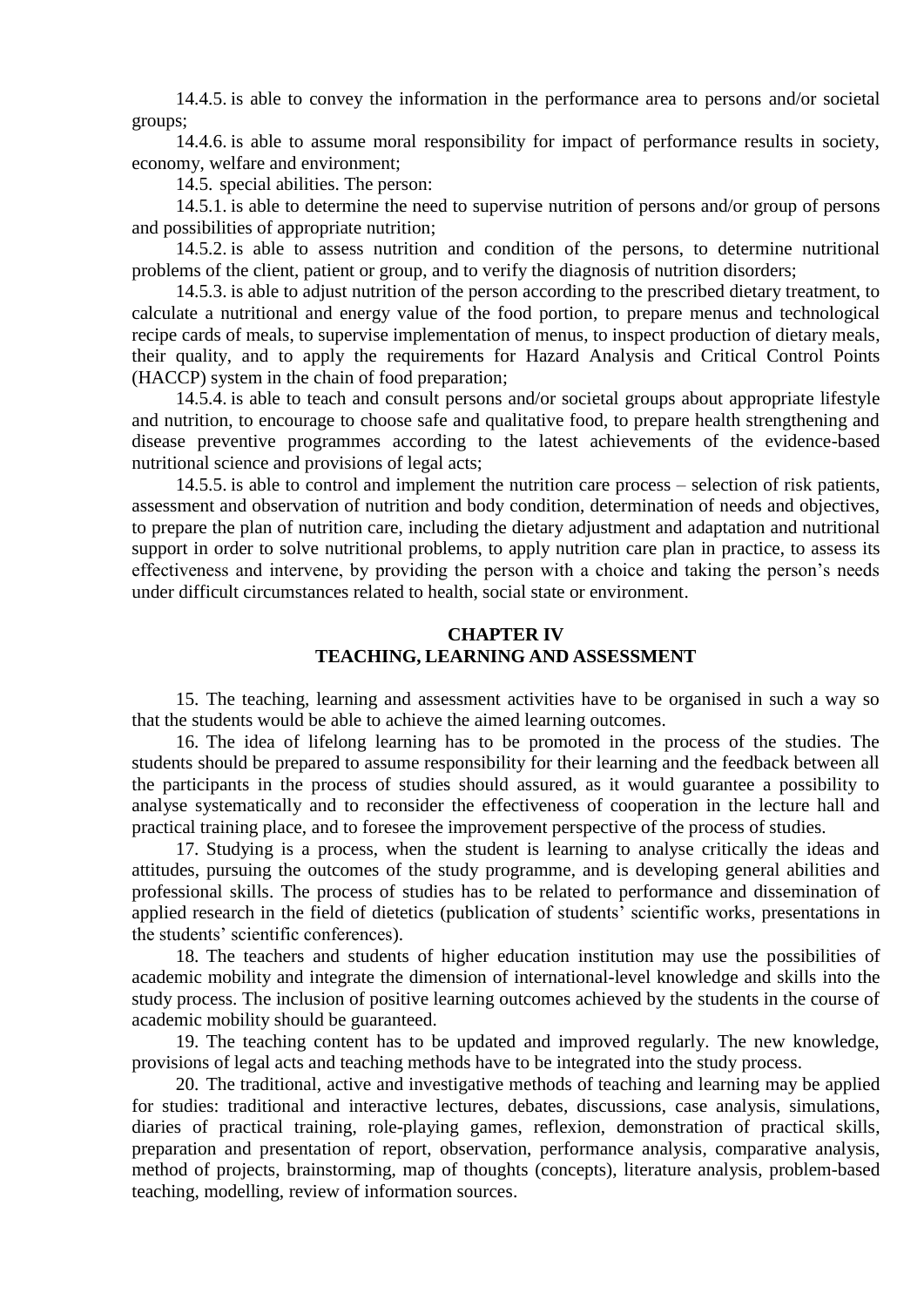21. The student's knowledge and abilities shall be assessed according to the assessment system of the student's achievements that has to be approved by the higher education institution and regulated clearly. It should contain the principles of organisation of assessment of achievements, implementation procedure and assessment quality management and it should enable stating that the students completing the study programme have achieved the established learning outcomes.

22. The achieved learning outcomes are graded according to the ten-point grading system in accordance with legal acts. The student's achievements may be measured by a cumulative evaluation, the weight and number of the parts whereof should be described clearly in the description of the study programme.

23. The following assessment methods of the students' achievements are recommended (in writing and orally): test, open questions, assessment and presentation of the students' presentations, objectivised clinical situation when various manipulations are performed in accordance with the competence and under supervision of teacher, preparation of reports of practical training, research work, case analysis, individual work (project) of the student, and examination.

24. The assessment criteria have to be clear, introduced to the students in advance, and be in conformity with the assessment methods chosen by the teacher.

#### **CHAPTER V**

### **REQUIREMENTS FOR IMPLEMENTATION OF STUDY PROGRAMMES**

25. The theoretical subjects of the study programme may be taught by persons, who have at least the master's degree or an equivalent qualification of higher education. The person, who has at least the bachelor's or professional bachelor's degree, may supervise practical exercises (practical works, workshops, practical training of students, etc.) of students in colleges.

26. More than half of the teachers teaching the study programmes in the field of nutrition should have at least three-year practical experience in the taught field.

27. The supervisors of practical training must have at least the professional bachelor's degree and at least three-year practical experience in the food-related field.

28. The studies of the field of nutrition end in final thesis (project). The final thesis (project) should serve for the student to express his/her level of knowledge or understanding, ability to analyse the selected topic, to take the earlier works of other persons into consideration, to describe own practical research work, to formulate clear and reasoned conclusions and recommendation on the issue of nutrition of persons and society groups in health diseases.

29. The final thesis (project) has to be defended publicly. The assessment commission of the final thesis (project) shall be formed in the procedure established by the higher education institution.

30. General requirements for material and methodical resources of the studies:

30.1. the higher education institution has to guarantee the needed methodical and other teaching/learning material in the teaching rooms, laboratories, teachers' rooms, libraries and reading rooms. Internet, computers and software are necessary for the studies. The premises have to satisfy the requirements of hygiene and work safety;

30.2. the possibilities have to be granted to the students with special needs (persons with disabilities of sight, hearing or moving) to study.

31. Requirements for practical training:

31.1. the practical training is a compulsory part of the studies, when the student's knowledge, abilities and skills are tested and improved in practical professional activities. The practical training in the field of nutrition studies is organised in order to develop organisational abilities of students to supply food, to train the students' ability to assess nutrition of persons, to prepare technological recipe cards, menus, to organise and implement nutrition care;

31.2. the practical training shall be performed according to the schedule of studies and organised according to the procedure approved by the higher education institution. The teacher supervising practical training has to introduce the programme of the practical training to the students, to specify the learning outcomes of the practical training and assessment criteria of practical training, and to present tasks of independent work;